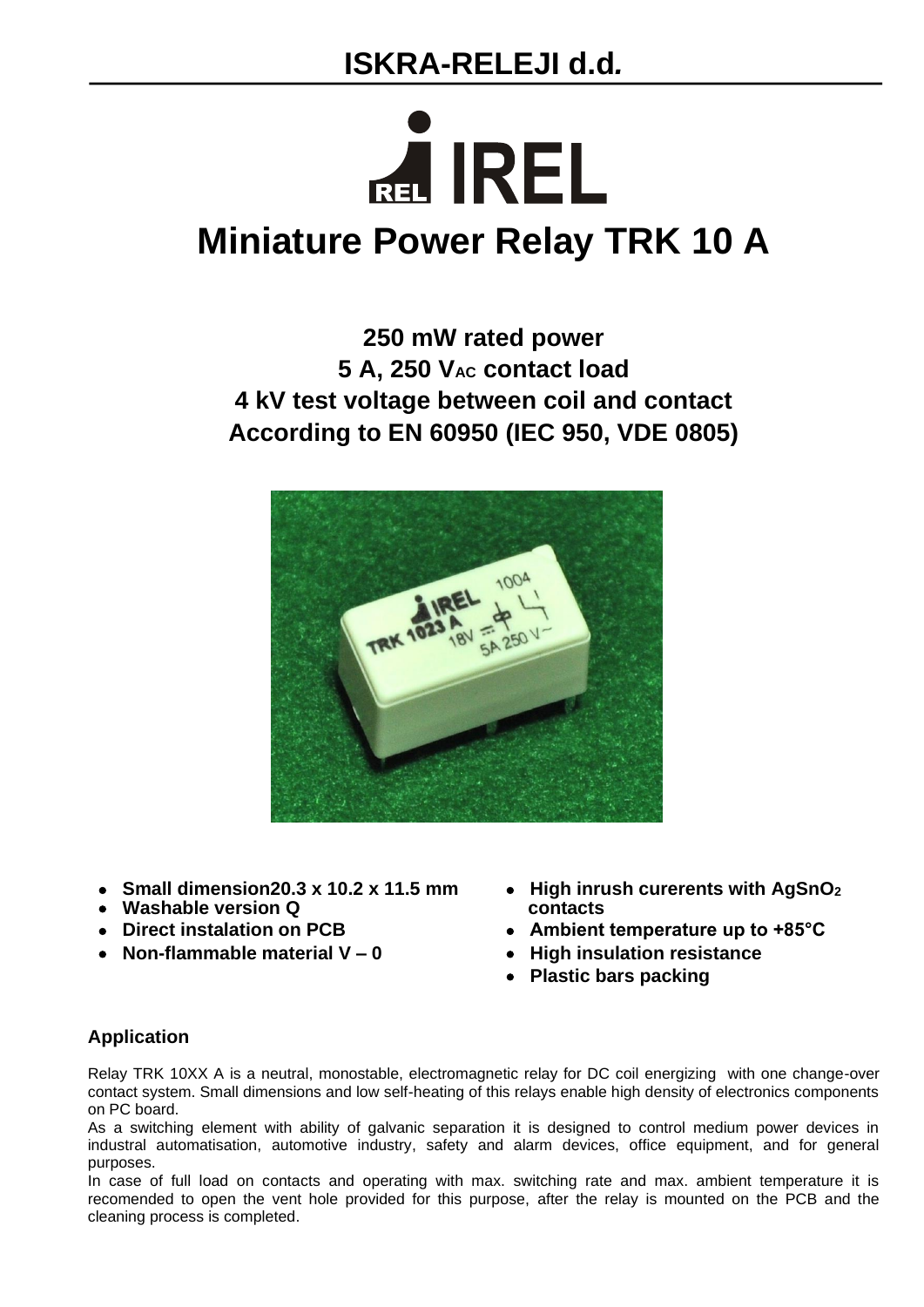#### **Technical Data**

#### **Contact data**

| Form                    | 1 Change-over, 1 Make, 1 Break                                                            |  |  |  |
|-------------------------|-------------------------------------------------------------------------------------------|--|--|--|
| Material                | Ag Sn $O2$                                                                                |  |  |  |
| Rated current           | 5 A                                                                                       |  |  |  |
| Max. operating voltage  | 380 V <sub>AC</sub> , 220 V <sub>DC</sub>                                                 |  |  |  |
| Max.switching power     | 1500 VA, 60 W to 144 W                                                                    |  |  |  |
| Min.switching load      | 5V <sub>pc</sub> , 100 mA                                                                 |  |  |  |
| Contact resistance:     | $\leq$ 100 m $\Omega$ (100mA, 24Vac) - new<br>relay                                       |  |  |  |
| Max.operating           | 360 operations /h - rated load                                                            |  |  |  |
| frequency               | 36000 operations/h - min. load                                                            |  |  |  |
| Capacitance cont.-cont. | $\leq 1.5$ pF                                                                             |  |  |  |
| Mechanical life         | $\geq$ 2 X 10 <sup>7</sup> operations                                                     |  |  |  |
| Flectrical life         | $\geq$ 100 000 operations<br>(NO contact, 5 A, 250 V <sub>AC</sub> ) at 23 <sup>°</sup> C |  |  |  |

#### **General coil data for energizing at 20C**

| Rated power:                     | abt. 250 mW                           |
|----------------------------------|---------------------------------------|
| Max.coil temperature: 155° C     |                                       |
| Thermal resistance: abt. 155 K/W |                                       |
| Operative range:                 | class 1, IEC 61810 - 1                |
| Operate voltage:                 | $U_{op} \leq 78\% U_{n}$              |
| Release voltage:                 | $U_{\text{re}} \ge 10\% U_{\text{n}}$ |

#### **Other data**

| Test voltage (1 min.):                                 |                                      |
|--------------------------------------------------------|--------------------------------------|
| contact - coil                                         | $\geq 4$ kV $_{\rm rms}, 50$ Hz      |
| contact - contact                                      | ≥ 1 kVrms, 50 Hz                     |
| Creepage distances:                                    |                                      |
| contact - coil                                         | $\geq 5.6$ mm                        |
| Clearances: contact - coil                             | $\geq 5.6$ mm                        |
| Impulse voltage test $(1,2/50 \,\mu s)$ :              |                                      |
| contact - coil                                         | $\geq$ 5 kVimp                       |
| Operate time at Un:                                    | abt. 6 ms                            |
| Release time:                                          | abt. 4 ms                            |
| Insulation resistance (500 V <sub>pc</sub> ):          | $> 10^3$ M $\Omega$                  |
| Vibrations resistance $(10-200Hz)$ : 10 g <sub>n</sub> |                                      |
| Shock resistance (11 ms)                               |                                      |
| functional:                                            | 20 gn                                |
| destructive:                                           | $100$ g <sub>n</sub>                 |
| Ambient temperature                                    |                                      |
| for operating:                                         | $-40^{\circ}$ C to + 85 $^{\circ}$ C |
| for storage:                                           | $-40^{\circ}$ C to + 95 $^{\circ}$ C |
| Protection degree:                                     | IP 67, IEC 529                       |
| Seal test: (1min), IEC60068-2-17: Qc/2                 |                                      |
| Flammability class:                                    | V-0, UL 94                           |
| Mounting position:                                     | optional                             |
| Relay weight:                                          | abt. $5g$                            |

#### **Coils**

| Coil                                                | Coil                   | Operative coil voltage range at 20°C     |                                      |            |
|-----------------------------------------------------|------------------------|------------------------------------------|--------------------------------------|------------|
| resistance<br>rated<br>at $20^{\circ}$ C<br>voltage | Must<br>operate        | Must<br>release                          | $U_{\text{max}}$                     |            |
| $Un (V_{DC})$                                       | $R_n(\Omega) \pm 10\%$ | $\mathsf{U_{op}} \leq (\mathsf{V_{DC}})$ | $U_{\text{re}} \geq (V_{\text{DC}})$ | $(V_{DC})$ |
| 3                                                   | 36                     | 2.3                                      | 0.3                                  | 6          |
| 5                                                   | 100                    | 3.9                                      | 0.5                                  | 11         |
| 6                                                   | 144                    | 4.7                                      | 0.6                                  | 13         |
| 9                                                   | 324                    | 7.0                                      | 0.9                                  | 19         |
| $12 \overline{ }$                                   | 576                    | 9.4                                      | 1.2                                  | 26         |
| 18                                                  | 1296                   | 14.0                                     | 1.8                                  | 39         |
| 24                                                  | 2304                   | 18.7                                     | 2.4                                  | 52         |
| 36                                                  | 5184                   | 28.1                                     | 3.6                                  | 78         |
| 48                                                  | 9216                   | 37.4                                     | 4.8                                  | 104        |

#### **Coil operative voltage range**